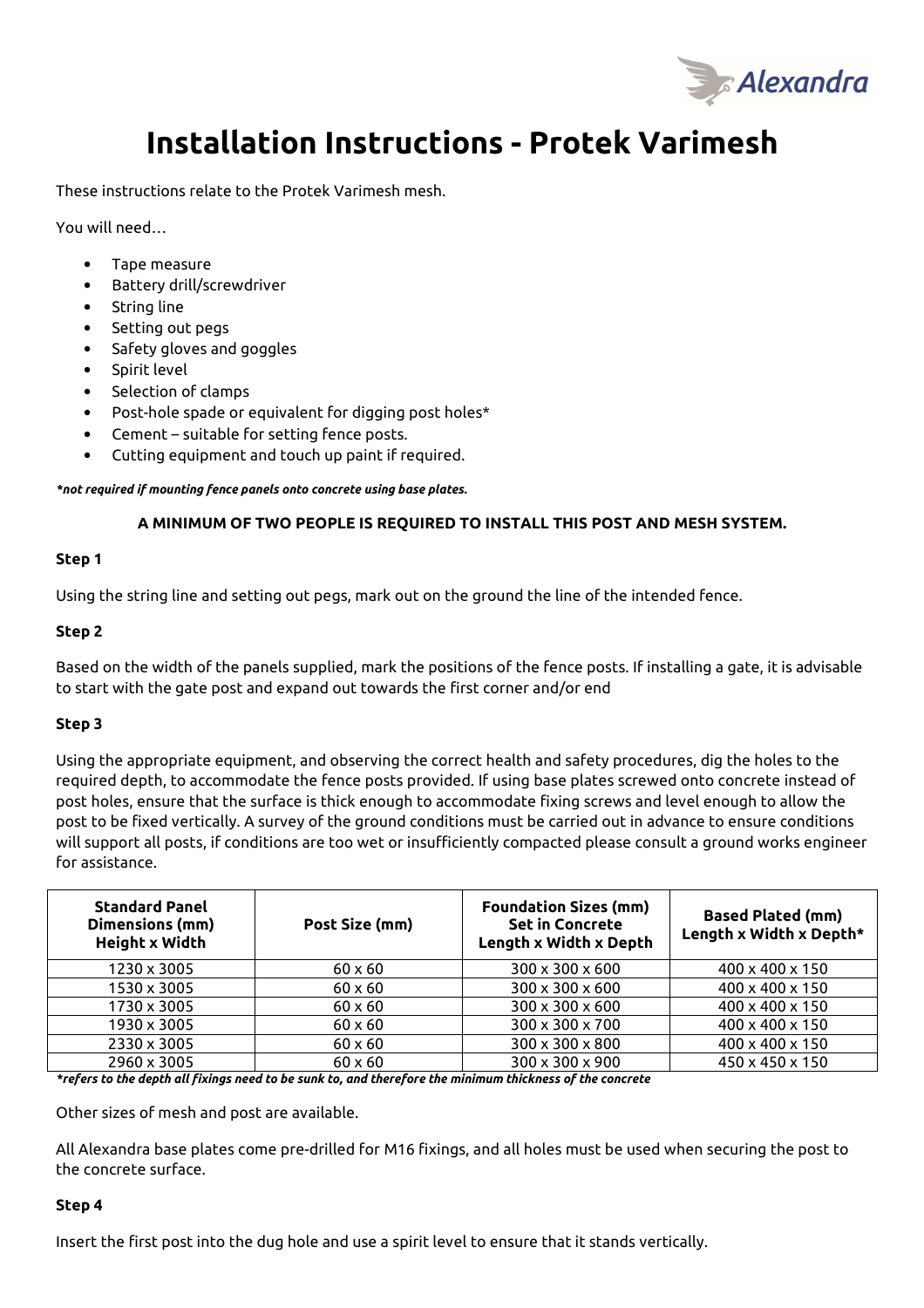# **Step 5**

Add the mixed concrete to the hole around the positioned fence post. Professional installers use postcrete which will be dry in 5-10 minutes, but ensure the post is fixed in the upright position while drying.

# **Step 6**

Protek Varimesh is fixed to the post using clips, and depending on where you've chosen to start your fence posts in the run, your first post will need to have either one or two mesh panels attached. If it's two mesh panels, make sure both are in place prior to applying the clips. Use untightened clips to hold the panel in place while adjustments are made. The Protek Varimesh is available with plastic clips, or metal clips that can be powder coated to match any specified colour.

Mesh panels can also be supported underneath by using timber blocks to maintain a level appearance.

Until they are secured from the other end, make sure all fence panels are supported by hand or with suitable props.

The clip simply fits over the last vertical wire in the fence panel and is screwed in place.



**INTERNAL CORNER POST**